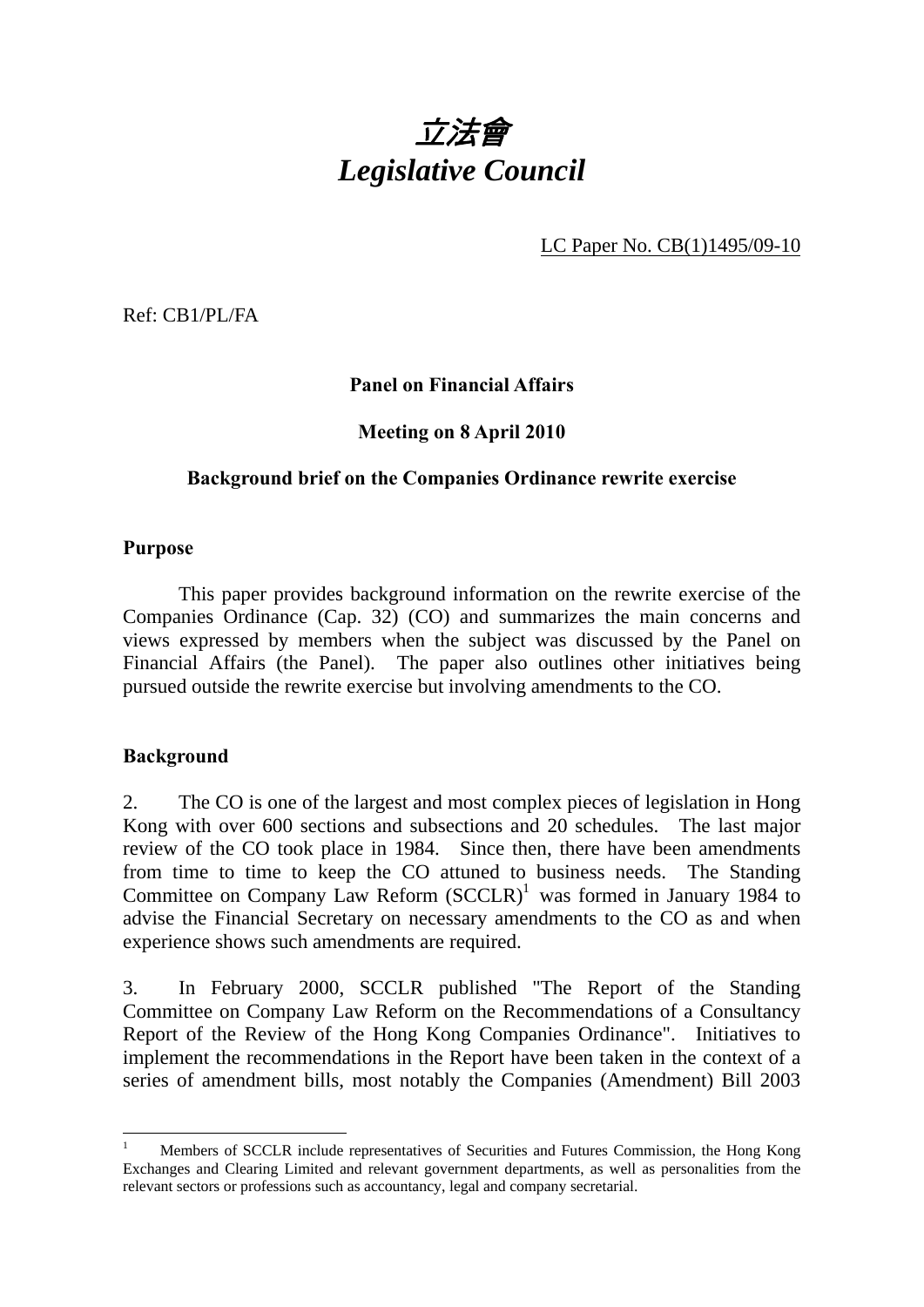and the Companies (Amendment) Bill  $2004^2$ . At the Panel meeting on 5 July 2004, the Administration advised that a complete rewrite and restructuring of CO was necessary to modernize Hong Kong's company law in light of the experiences of comparable common law jurisdictions and to enhance Hong Kong's competitiveness and attractiveness as a major international business and financial centre.

#### **Organizational framework for the rewrite exercise**

4. According to the Administration, in addition to a Joint Working Group between the Government and the Hong Kong Institute of Certified Public Accountants (JWG) which was tasked with reviewing the accounting and auditing provisions in the CO, four dedicated Advisory Groups<sup>3</sup> commenced work in phases since October 2006 to review and advise on specific areas of the CO. Recommendations made by the JWG and the Advisory Groups were then considered by the SCCLR, which is the principal body advising the Administration on matters relating to the CO rewrite. A Steering Committee formed within the Administration, chaired by the Permanent Secretary for Financial Services and the Treasury (Financial Services), is responsible for supervising and steering the entire rewrite exercise, examining all major proposals discussed at the SCCLR, the JWG and the Advisory Groups.

5. The Administration has also commissioned an external legal consultant to study and formulate proposals on certain complex areas of the CO, including share capital and debentures, distribution of profits and assets and registration of charges.

# **The CO rewrite exercise**

 $\overline{a}$ 

6. Given the extensive nature of the rewrite exercise, the Administration has adopted a phased approach by tackling the core company provisions which affect the daily operation of live companies in Hong Kong in Phase One. The winding-up and insolvency-related provisions, which are mainly administered by the Official Receiver's Office, will be reviewed in Phase Two of the rewrite exercise<sup>4</sup>.

<sup>2</sup> The Companies (Amendment) Bill 2003 was introduced to LegCo on 13 June 2003 and was passed on 9 July 2004. The Companies (Amendment) Bill 2004 was introduced to LegCo on 8 October 2004 and was passed on 29 June 2005.

<sup>3</sup> The Advisory Groups comprise members nominated by the relevant professional bodies (including Hong Kong Institute of Certified Public Accountants, Law Society of Hong Kong, Hong Kong Institute of Chartered Secretaries, Hong Kong Bar Association, Hong Kong Institute of Directors and Hong Kong Association of Banks) and business organisations (including the Hong Kong General Chamber of Commerce and the Chinese General Chamber of Commerce), company law academics, Standing Committee on Company Law Reform members and representatives from relevant Government departments/agencies.

<sup>4</sup> As mentioned in the discussion paper prepared by the Administration for the meeting of the FA Panel on 26 February 2009 (CB(1) 678/08-09 (05)), the Official Receiver's Office had started the initial scoping of Phase II of the rewrite in late 2008, with a view to mapping out a more detailed work plan in due course.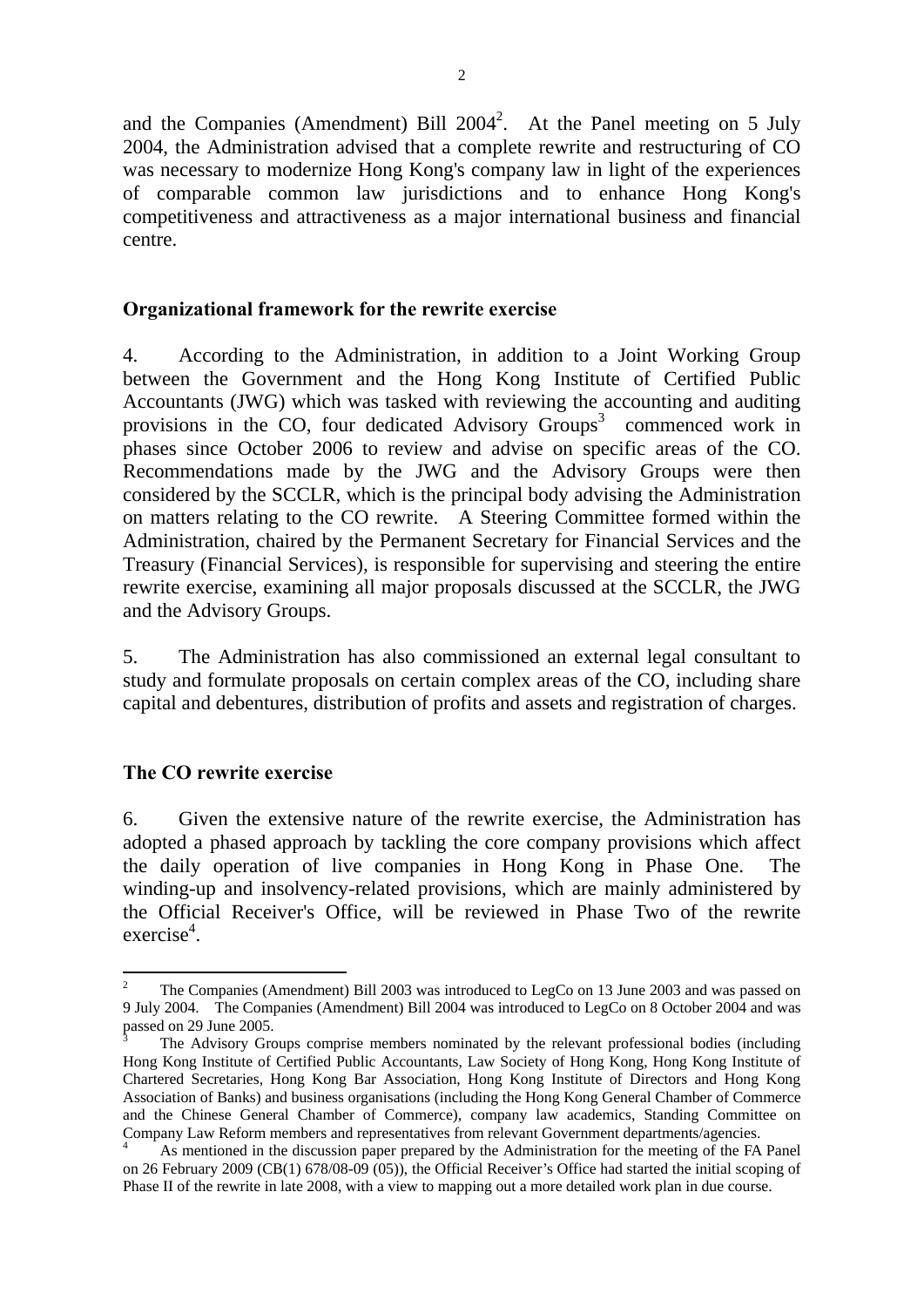7. The Administration conducted three public consultations in 2007 and 2008 to gauge views on the more complex subjects, including -

- (a) accounting and auditing provisions;
- (b) company names, directors' duties, corporate directorship and registration of charges; and
- (c) share capital, capital maintenance regime and court-free merger procedure.

8. The Administration has issued the consultation conclusions for public information and consideration by the SCCLR. The Panel was briefed on the consultation conclusions at its meeting on 26 February 2009.

9. Taking into account the views received, the Administration has prepared draft clauses of the CB for further consultation in two phases. On 17 December 2009, the Administration published a consultation document entitled "Draft Companies Bill First Phase Consultation" to consult the public on 10 parts of the draft CB, which are roughly equivalent to half of the CB. The consultation lasted for three months and ended on 16 March 2010. The second phase of the public consultation will cover the more technical parts relating to share capital and accounting and will be launched within the first half of 2010. The Administration aims to introduce the CB into the Legislative Council (LegCo) by the end of 2010.

# **Legislative amendments involving the CO but dealt with outside the rewrite exercise**

# Companies (Amendment) Bill 2010

10. The Administration has separately worked on legislative amendments to the CO ahead of the introduction of the CB to provide for electronic incorporation of companies and filing of company documents, so as to tie in with the development of the Phase II of Companies Registry's Integrated Companies Registry Information System. In this connection, the Administration has also proposed to improve the company name registration system with a view to expediting the company incorporation process and empowering the Registrar of Companies to tackle "shadow companies"<sup>5</sup>. The Administration introduced these amendments into LegCo on 3 February 2010. A Bill Committee on Companies (Amendment) Bill

 $\overline{5}$ 5 "Shadow companies" refer to those companies incorporated in Hong Kong with names which are very similar to existing and established trademarks or trade names of other companies and which pose themselves as representatives of the owners of such trademarks or trade names to produce counterfeit products in Mainland China bearing such trademarks or trade names.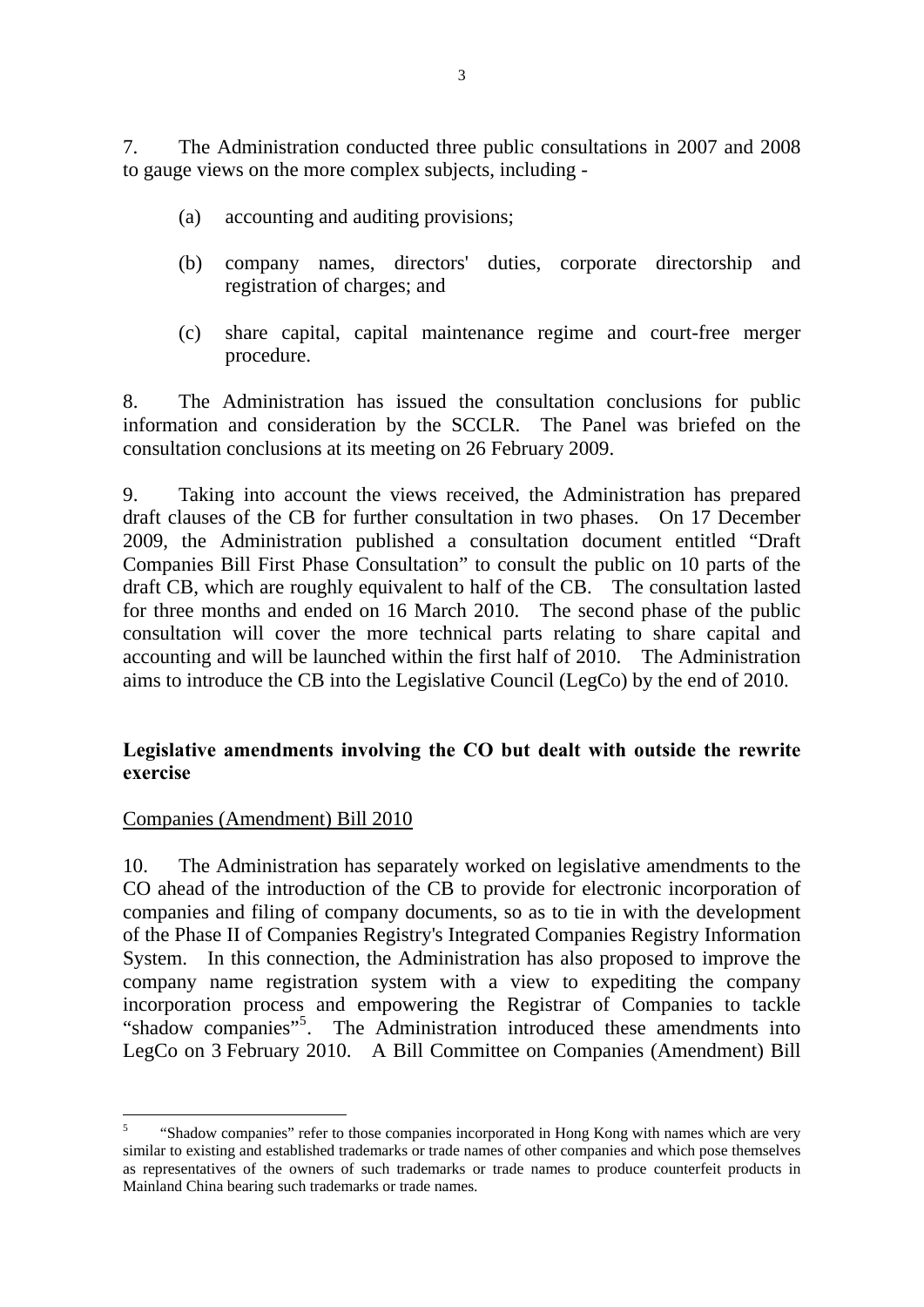2010 and Business Registration (Amendment) Bill 2010 has been set up to scrutinize the two Bills.

#### Review of legislative proposals on corporate rescue procedure

11. The corporate rescue and insolvent trading proposals were originally scheduled to be reviewed as part of the Phase Two CO rewrite. With the onset of the global financial crisis and the likely increase in companies facing financial difficulties, the Administration announced in January 2009 that it would adopt the recommendation of the Task Force on Economic Challenges to re-consider the introduction of a corporate rescue procedure, ahead of the schedule of the Phase Two CO rewrite. On 29 October 2009, the Administration launched a three-month public consultation on the subject. Subject to the outcome of the consultation, the Administration plans to issue consultation conclusions in mid-2010.

#### Possible reforms to the Prospectus Regime in the CO and the Offers of Investment Regime in the SFO

12. With the onset of the recent global financial crisis, SFC submitted a report to the Financial Secretary in December 2008 recommending various measures to restore investor confidence in the financial market, including the need to reconsider whether Hong Kong should retain two public offering regimes in CO and the Securities and Futures Ordinance (Cap. 571) (SFO). On 30 October 2009, SFC published a consultation paper on "Possible Reforms to the Prospectus Regime in CO and the Offers of Investment Regime in SFO" for a two-month consultation to solicit public views on the proposals to align the two regimes by transferring  $6$  the regulation of public offers of structured products in the form of debentures from the CO prospectus regime to the regulatory regime under the SFO. SFC plans to publish the consultation conclusions in the second quarter of 2010.

13. As regards the remaining reform proposals, including transferring the whole prospectus regime from the CO to the SFO; changing the regulatory focus of the prospectus regime from the documents containing the offer to the act of offering; and other measures to modernize the regime, SFC aims to issue a consultation paper in the first half of 2011.

# **Deliberations of the Panel**

# Discussions in 2004 to 2009

14. The Administration discussed with the FA Panel its proposal to rewrite CO at the meetings on 5 July 2004, 4 July 2005, 7 November 2005, 16 October 2006,

 $\frac{1}{6}$  As a result of this transfer, the safe harbours in the Seventeenth Schedule to the CO will no longer be applicable to the offers of structured products.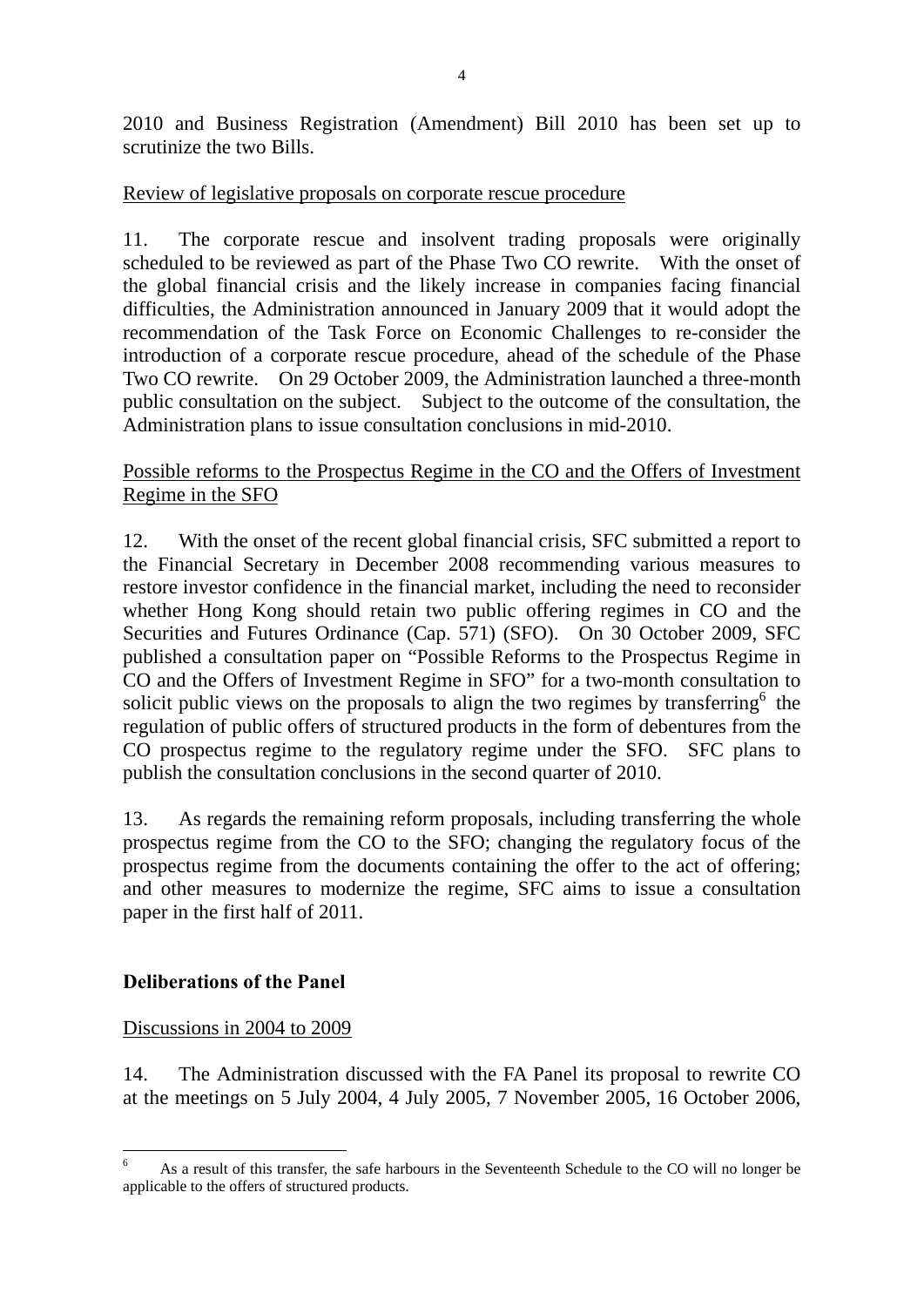7 May 2007 and 26 February 2009. The major views and suggestions given by members include the following -

- (a) the CO rewrite exercise should leverage on the experiences of other common law jurisdictions in company law reforms or reviews, while the unique circumstances of Hong Kong should be fully considered;
- (b) the rewrite exercise should cover issues of wide public concern, such as review of the provisions governing privatization of listed companies, and enhancement of corporate governance of companies through codifying directors' general duties;
- (c) the rewrite exercise should aim at keeping the CO up-to-date to meet present-day circumstances and to improve Hong Kong's business environment; and
- (d) since CO rewrite exercise involves complex legal and technical issues, the Administration should expedite the exercise to allow sufficient time for LegCo to complete scrutiny of the CB before the end of the LegCo term in July 2012.

# Discussion on the reform proposals in 2010

15. Following the launch on 17 December 2009 of the first phase public consultation covering 10 Parts or roughly half of the draft CB, the Administration briefed the Panel on the reform proposals contained in the draft CB on 4 January 2010. The major objectives of the reform proposals are: enhancing corporate governance; ensuring better regulation; business facilitation; and modernizing the law. A list of the proposed legislative changes is given in **Appendix I**.

16. The Administration also highlighted the following issues on which the Administration would like to seek more views before deciding on the way forward -

(a) whether the headcount test<sup>7</sup> for approving a members' scheme of arrangement or compromise for listed companies, non-listed companies and creditors' schemes should be abolished, retained, or retained but allowed the court to have discretion to dispense with the test;

<sup>-&</sup>lt;br>7 The "headcount test" refers to the requirement under section 166 of the CO which provides that, for a compromise or arrangement between a company and its members or creditors to be approved, a majority in number of those who cast votes in person or by proxy at the meeting must have voted in favour of the compromise or arrangement.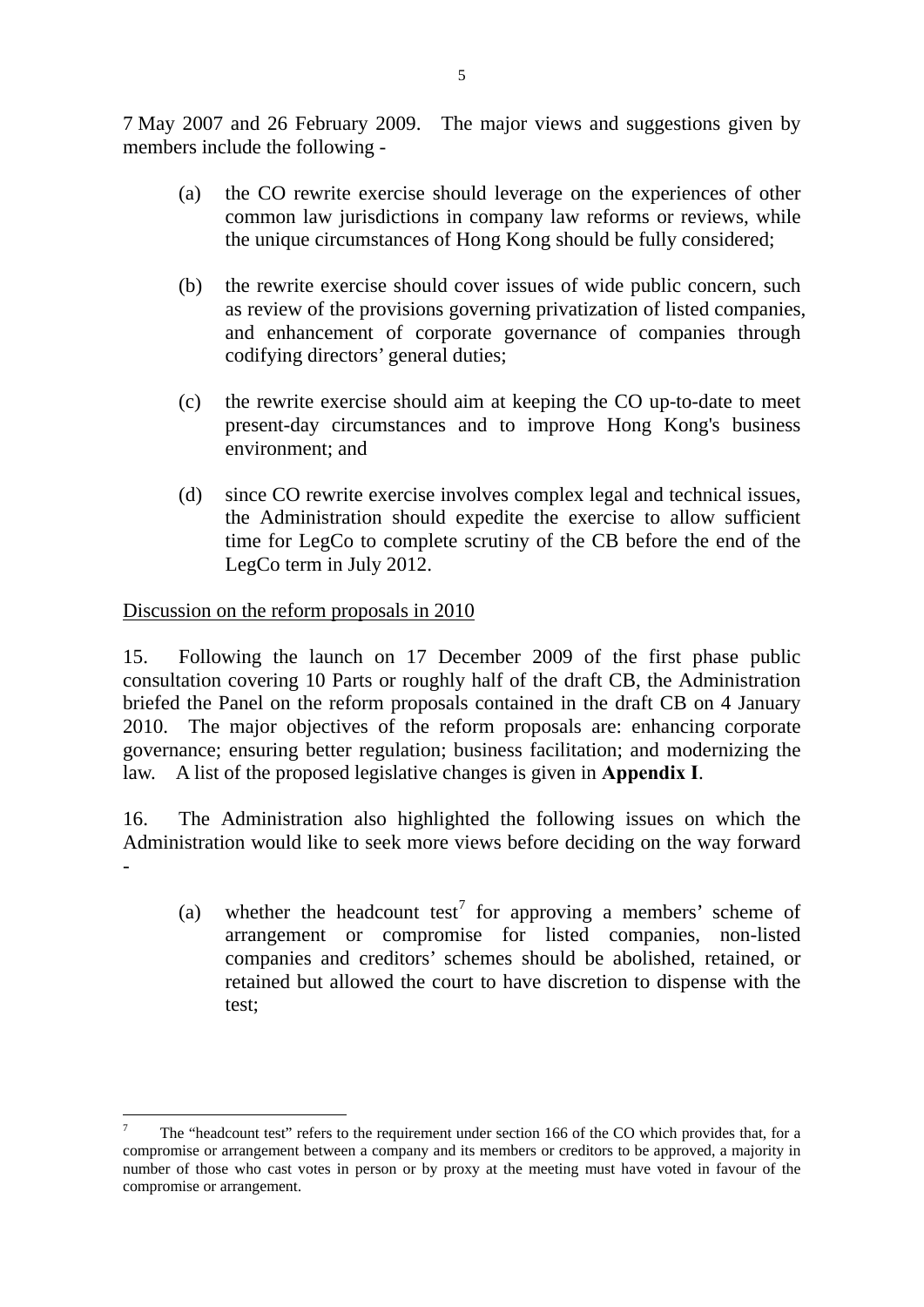- (b) whether the disclosure of residential addresses of directors and identification numbers of directors and company secretaries on the public register should continue;
- (c) whether a private company associated with a listed or public company, such as a private company that is a member of a group of companies which include a listed company, should be subject to more stringent regulations similar to public companies for the purposes of the provisions on fair dealings by directors; and
- (d) whether the common law derivative action should be abolished once the CO has been extended to cover multiple derivative actions $8$ .

17. During the discussion on 4 January 2010, Panel members expressed various concerns including the guiding principles for the rewrite exercise, the scope and time frame of the exercise and how far the reform proposals could enhance corporate governance of companies.

# *Objectives of and guiding principles for the rewrite exercise*

18. A member expressed concern that the objectives of enhancing corporate governance and business facilitation might be in conflict with one another. The member also highlighted the need to strengthen protection of investors' interest, and pointed out that many investors had asked for enhancement of the disclosure requirements for listed companies and the legal backing for investors to seek remedies for damages arising from the misconduct of company directors. Investors were also concerned that the senior executives/managing directors of some listed companies were receiving excessive remuneration.

19. The Administration advised that the rewrite exercise aimed at updating and modernizing the legal framework for companies in Hong Kong, so as to facilitate the conduct of business on the one hand and enhance corporate governance on the other. In analysing the views of the public on the proposals, it would take into account the need for facilitating the conduct of business and protecting investors.

20. On the assessment of views collected during the consultation exercise, a Panel member considered that the following principles should be adopted –

- (a) the CO should be in tandem with the corresponding legislation in other international business and financial centres;
- (b) the CO should be able to cater for the needs of the future development of Hong Kong as a business and financial centre; and

 $\overline{a}$ 

<sup>8</sup> Multiple derivative action allows a member of an associated company of the specified corporation (i.e. the specified corporation's subsidiary or holding company, or a subsidiary of that specified corporation's holding company) to take a statutory derivative action on behalf of the specified corporation.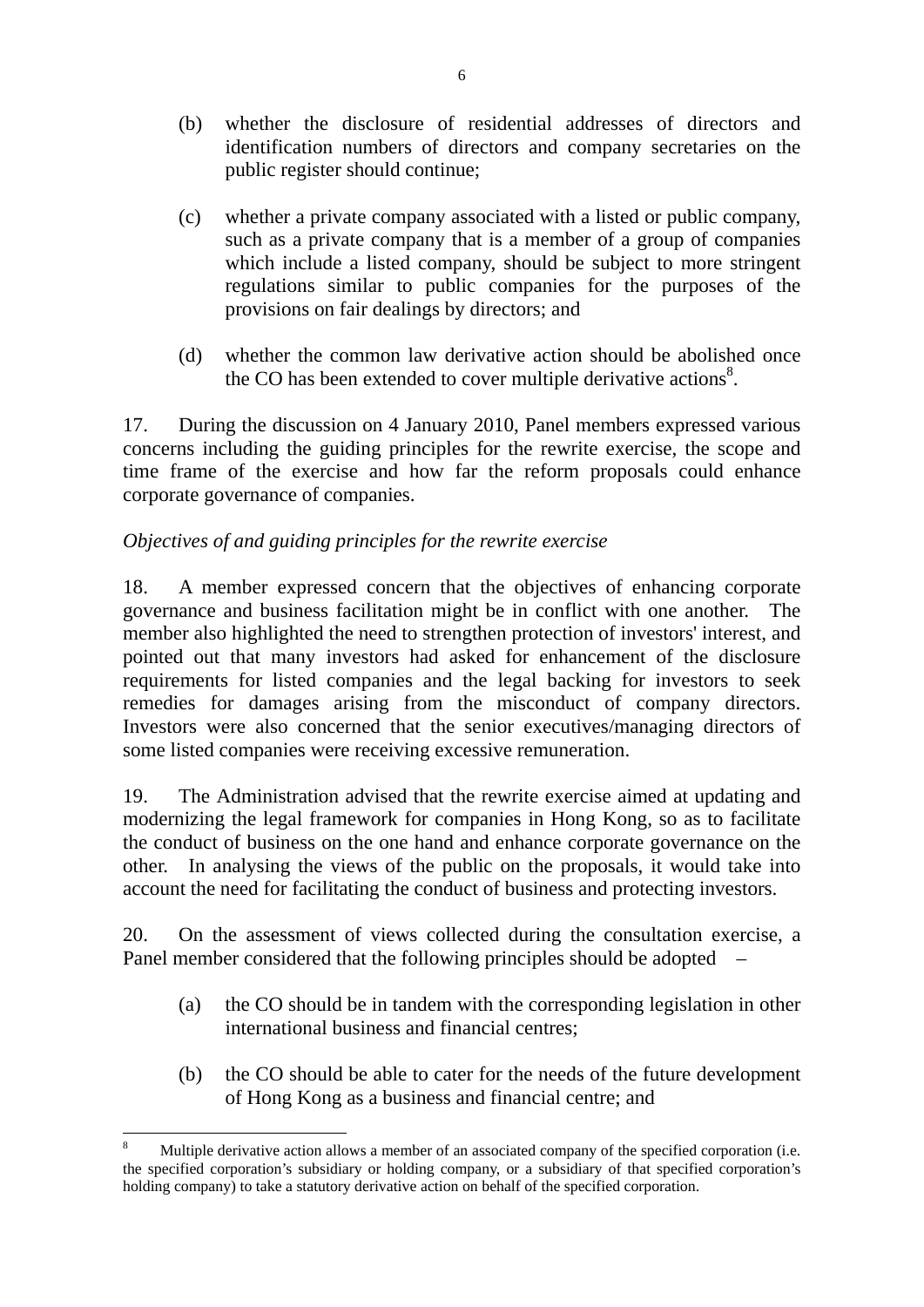(c) where changes to the CO would be conducive to attaining the objectives, the Administration should actively pursue such changes notwithstanding that technical difficulties in implementation were envisaged.

#### *Scope and timeframe of the rewrite exercise*

21. A member expressed concern about the progress of the work to amend the legislation on the regulation of structured products, and questioned the co-ordination between the Administration and the relevant regulatory authorities in handling the various reform proposals involving the CO.

22. The Administration affirmed that it had been in close liaison with SFC regarding legislative amendments to the CO and the SFO, and advised that SFC was conducting a separate consultation exercise relating to the regulation of public offerings of structured financial products in Hong Kong. Subsequent to the meeting on 4 January 2010, the Administration provided supplementary information (**Appendix II**) about the progress and timetables regarding the outstanding initiatives of legislative amendments relating to the CO. The Administration has indicated that it plans to introduce a Bill into LegCo within 2010 to give effect to the proposal to transfer the regulation of public offers of structured products in the form of debentures from the CO prospectus regime to the Offers of Investment regime of the SFO.

23. Panel members were concerned whether there would be sufficient time for LegCo to complete the scrutiny of the future CB within the current LegCo term, given the complexity of the legislative changes involved. As the rewrite proposals had been developed since 2006, they might become outdated at the time the CB was introduced into LegCo.

24. The Administration advised that the broad framework for the CB had been formulated based on the outcome of the three topical consultation exercises conducted in 2007 and 2008. Tthe draft provisions of the CB were put forward for public consultation in two phases, with a view to attaining a general consensus on the major proposed provisions and facilitating LegCo to complete scrutinizing the Bill before the end of the current legislative term in July 2010.

#### *Corporate governance*

25. A member expressed concern about the governance of charitable organizations, and pointed out that many charitable organizations were incorporated as guarantee companies and some operated as a trust fund. The Administration explained that under the current proposals, guarantee companies would be required to comply with more stringent disclosure requirements regarding their financial situation and submit their financial reports to the Companies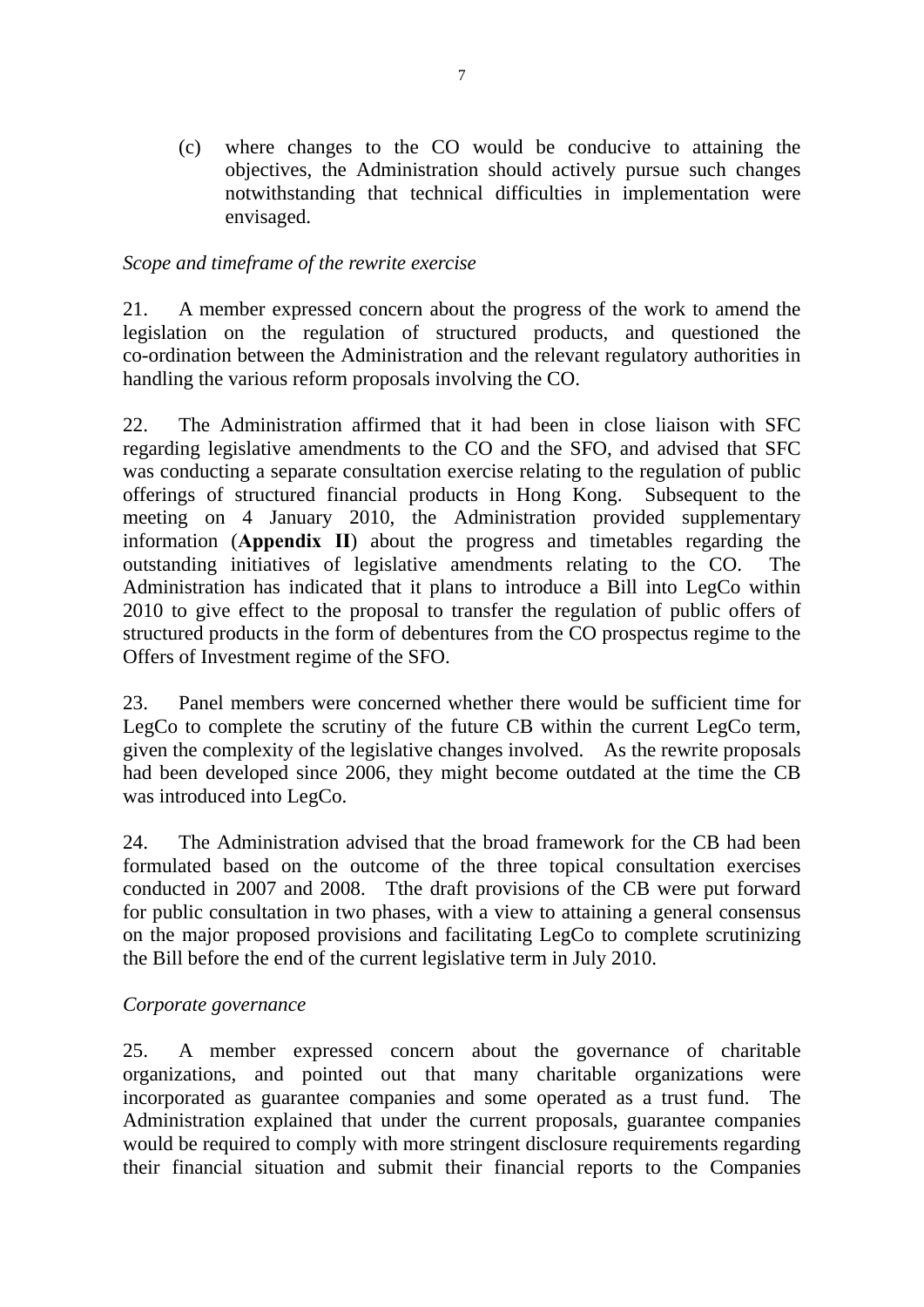Registry for scrutiny. The Law Reform Commission was also conducting a review of the legislation relevant to the regulation of charitable organizations.

26. On the concern as to how the CB would codify the standard of directors' duty of care, skill and diligence and the sanctions to be imposed, the Administration advised that only general principles were stated in the proposed provisions. Such principles were based on the reasonable expectations of the public and shareholders on the performance of directors of listed and private companies. Similar to the existing arrangement under the common law, any company director who had breached the provisions, if enacted, would be liable to civil litigation actions.

27. On a member's suggestion of safeguarding the interest of small shareholders by allowing them to appoint non-executive directors of companies, the Administration advised that the CO rewrite exercise was not the appropriate forum for dealing with issues purely related to listed companies. The Administration undertook to relay the proposal to SFC for consideration in the review of the SFO.

# *Business facilitation*

28. Regarding the legislative proposals to enable private and guarantee companies to take advantage of the simplified accounting and reporting requirements to save their compliance and business costs, a member expressed concern on whether the public would be adequately consulted and the public interest well protected. The Administration responded that it would liaise closely with the relevant professional bodies to work out the requirements and draw up appropriate provisions in the draft CB for public consultation.

# *Headcount test*

29. Some members expressed concern about the impact on protection of the interest of small investors if the headcount test was abolished. They urged the Administration to work with SFC in reviewing the headcount test arrangements and measures for prevention of vote splitting, making reference to relevant arrangements in other major financial centres.The Administration advised that the SCCLR and the Administration had yet to finalize their stance on the issue. At the Panel's request, the Administration provided supplementary information (**Appendix III**) on the legislative amendments enacted in Australia in 2007 regarding the headcount test arrangements and the latest development.

# *Disclosure of information on public register*

30. Panel members expressed diverse views on whether the disclosure of residential addresses of directors and identification numbers of directors and company secretaries on the public register should continue. Some members opined that the Administration should follow the practices in the United Kingdom to discontinue the disclosure arrangement so that personal data privacy could be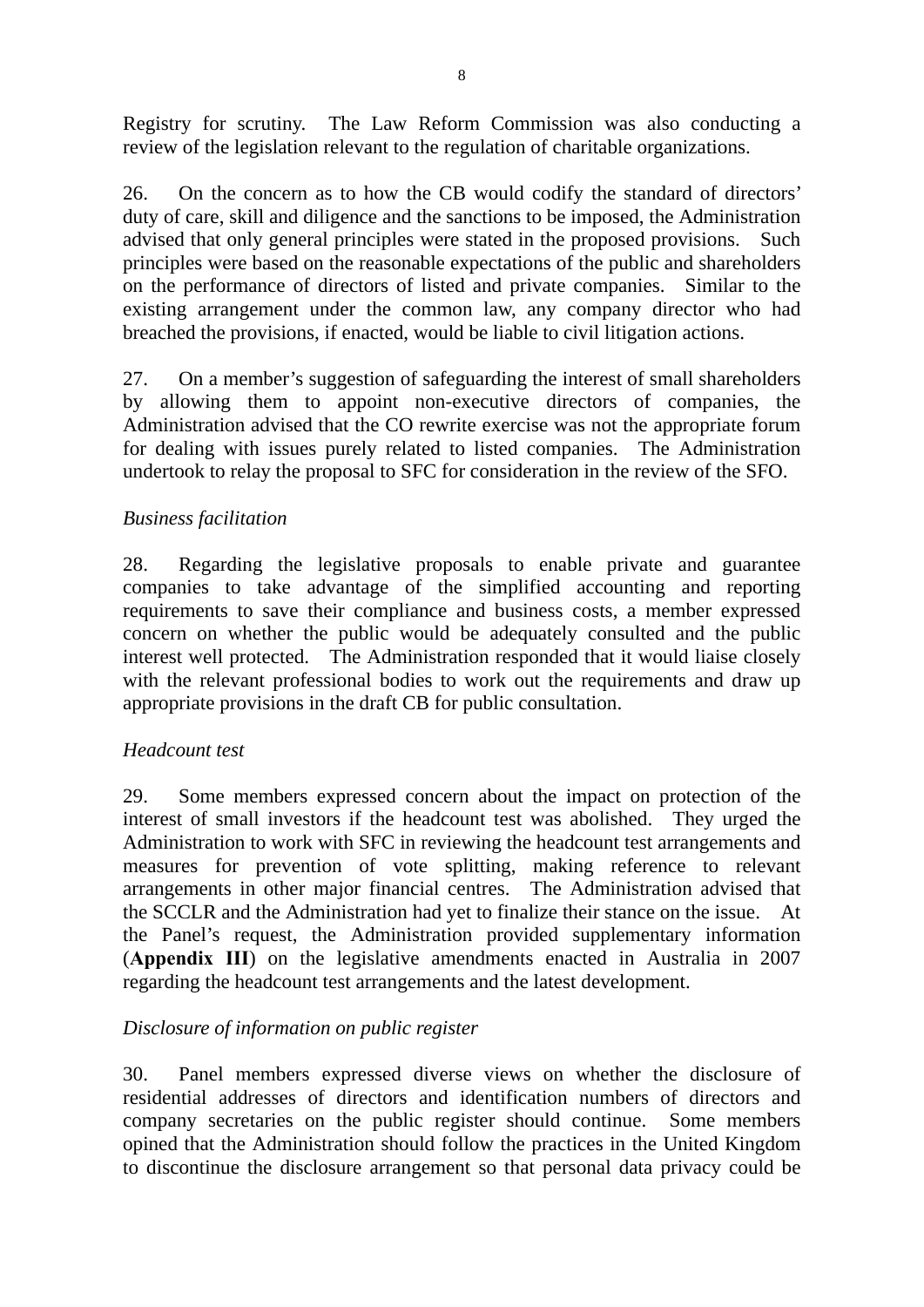protected. However, a member opined that the disclosure arrangement should continue in order to protect public interest.

#### **Latest development**

31. The Administration will update the Panel on the progress of CO rewrite exercise at the meeting on 8 April 2010.

#### **Relevant papers**

32. The relevant papers are available at the following links:

Legislative Council Brief on Companies (Amendment) Bill 2010 and Business Registration (Amendment) Bill 2010 (February 2010) http://www.legco.gov.hk/yr09-10/english/bills/brief/b19\_20\_brf.pdf

Administration's paper on implementation of the Headcount Test for approving a Scheme of Arrangement or Compromise in Australia (follow up paper) (January 2010)

http://www.legco.gov.hk/yr09-10/english/panels/fa/papers/fa0104cb1-1004- 2-e.pdf

Administration's paper on the progress and timetable of the reviews and consultations relating to the Companies Ordinance (Cap. 32) (follow up paper) (January 2010)

http://www.legco.gov.hk/yr09-10/english/panels/fa/papers/fa0104cb1-1004- 1-e.pdf

Administration's paper on "A proposed operational model for implementing a scripless securities market in Hong Kong"

http://www.legco.gov.hk/yr09-10/english/panels/fa/papers/fa0201cb1-978-5 e.pdf

Minutes of Panel meeting on 4 January 2010 (Paragraphs 6 to 29) http://www.legco.gov.hk/yr09-10/english/panels/fa/minutes/fa20100104.pdf

Administration's paper on Companies Ordinance rewrite – First phase consultation on the Draft Companies Bill (December 2009) http://www.legco.gov.hk/yr09-10/english/panels/fa/papers/fa0104cb1-765-3 e.pdf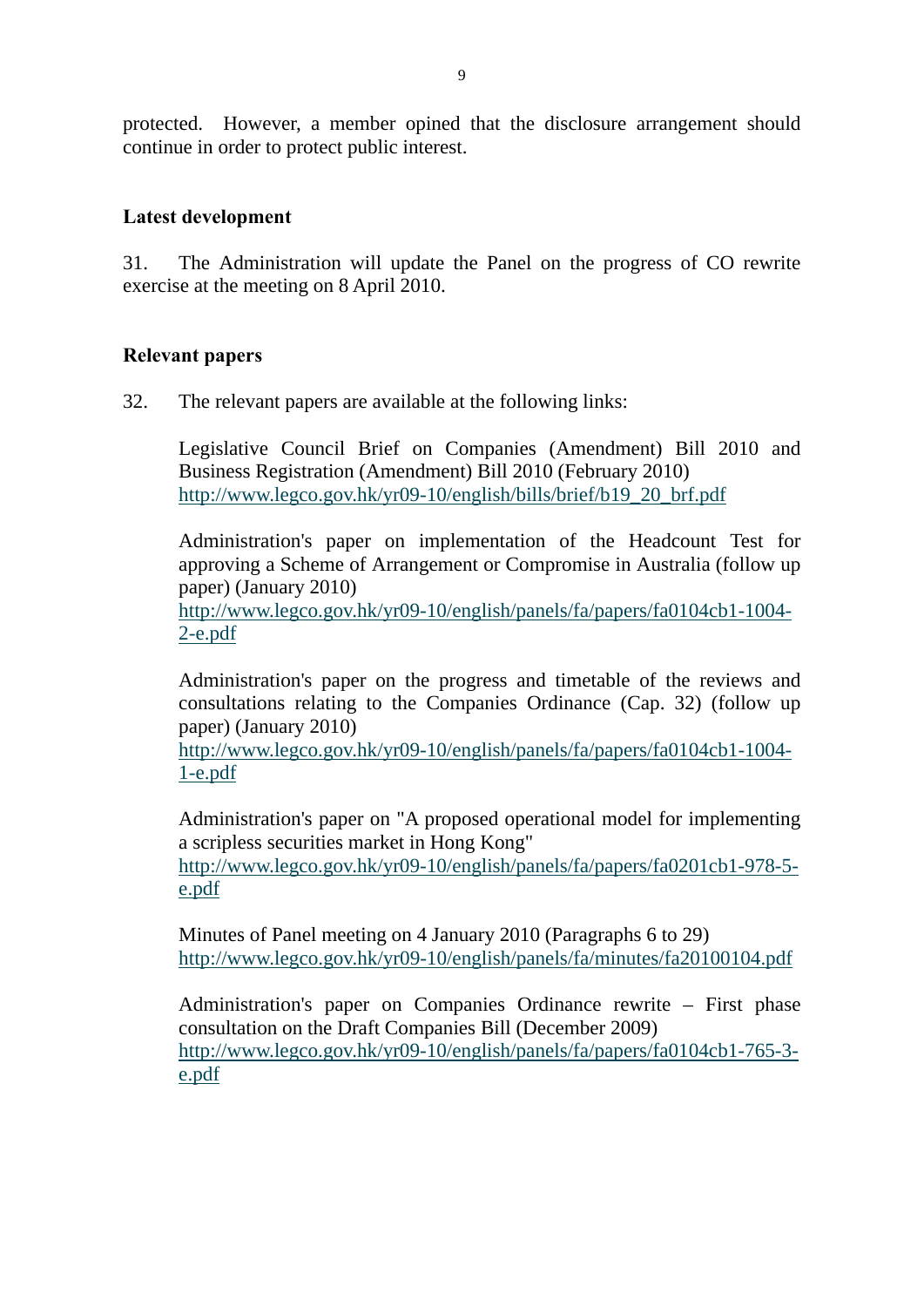Consultation paper on first phase consultation on draft Companies Bill (December 2009)

http://www.legco.gov.hk/yr09-10/english/panels/fa/papers/fa0104cb1-722-1 e.pdf

Paper on review of corporate rescue procedure legislative proposals prepared by the Legislative Council Secretariat (Background brief) (December 2009)

http://www.legco.gov.hk/yr09-10/english/panels/fa/papers/fa1207cb1-527-e. pdf

Information note on public consultation on the review of corporate rescue procedure legislative proposals (October 2009)

http://www.legco.gov.hk/yr09-10/english/panels/fa/papers/facb1-191-1-e.pdf

Consultation paper on Possible Reforms to the Prospectus Regime in the Companies Ordinance and the Offers of Investments Regime in the Securities and Futures Ordinance

https://www.sfc.hk/sfcConsultation/EN/sfcConsultMainServlet?name=copro andsfoofferinvestregime

Council Business Division 1 Legislative Council Secretariat 31 March 2010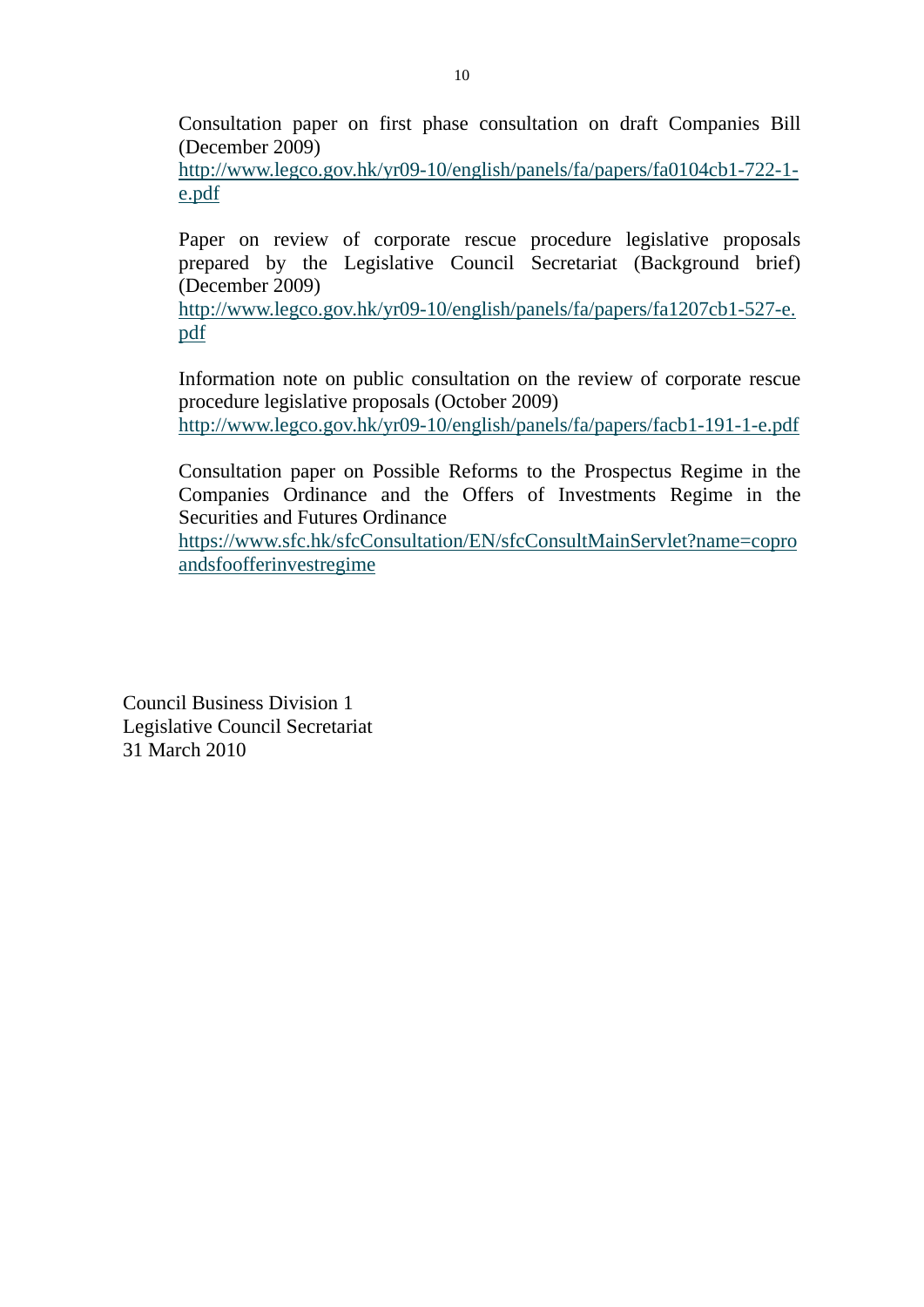#### **Appendix I**

# **Main legislative changes in the draft Companies Bill**

#### 1. Enhancing Corporate Governance

- (a) codify the standard of directors' duty of care, skill and diligence;
- (b) restrict the appointment of corporate directors by requiring every company to have at least one director who is an individual for the purpose of improving the accountability and transparency of company operations and the enforceability of directors' obligations;
- (c) improve disclosure of company information by requiring public companies and larger private companies to furnish a more analytical and forward-looking business review as part of the directors' report;
- (d) strengthen auditors' rights to obtain information for performing their duties;
- (e) enhance shareholders' engagement in the decision-making process and facilitate their participation through the use of information technology, e.g. introduction of rules to allow electronic communications between a company and its members and permit companies to hold general meetings at two or more places using audio-visual technology; and
- (f) foster shareholder protection by strengthening rules on directors' self-dealing and connected transactions, providing for multiple derivative actions and extending the scope of the unfair prejudice remedy.

# 2. Ensuring Better Regulations

- (a) introduce electronic incorporation and expedited company name approval process to enable companies to be incorporated within one  $\widehat{day}^9$ ;
- (b) empower the Registrar of Companies ("Registrar") to tackle "shadow companies"10, including acting on court orders to direct such companies to change their names and substituting a company's name by its

 $\overline{a}$ 9 The proposal will be included in the Companies (Amendment) Bill 2010 which is planned to be introduced into the LegCo in early 2010.

These refer to those companies incorporated in Hong Kong with names which are very similar to existing and established trademarks or trade names of other companies and pose themselves as representatives of the owners of such trademarks and/or trade names or produce counterfeit products bearing such trademarks or trade names.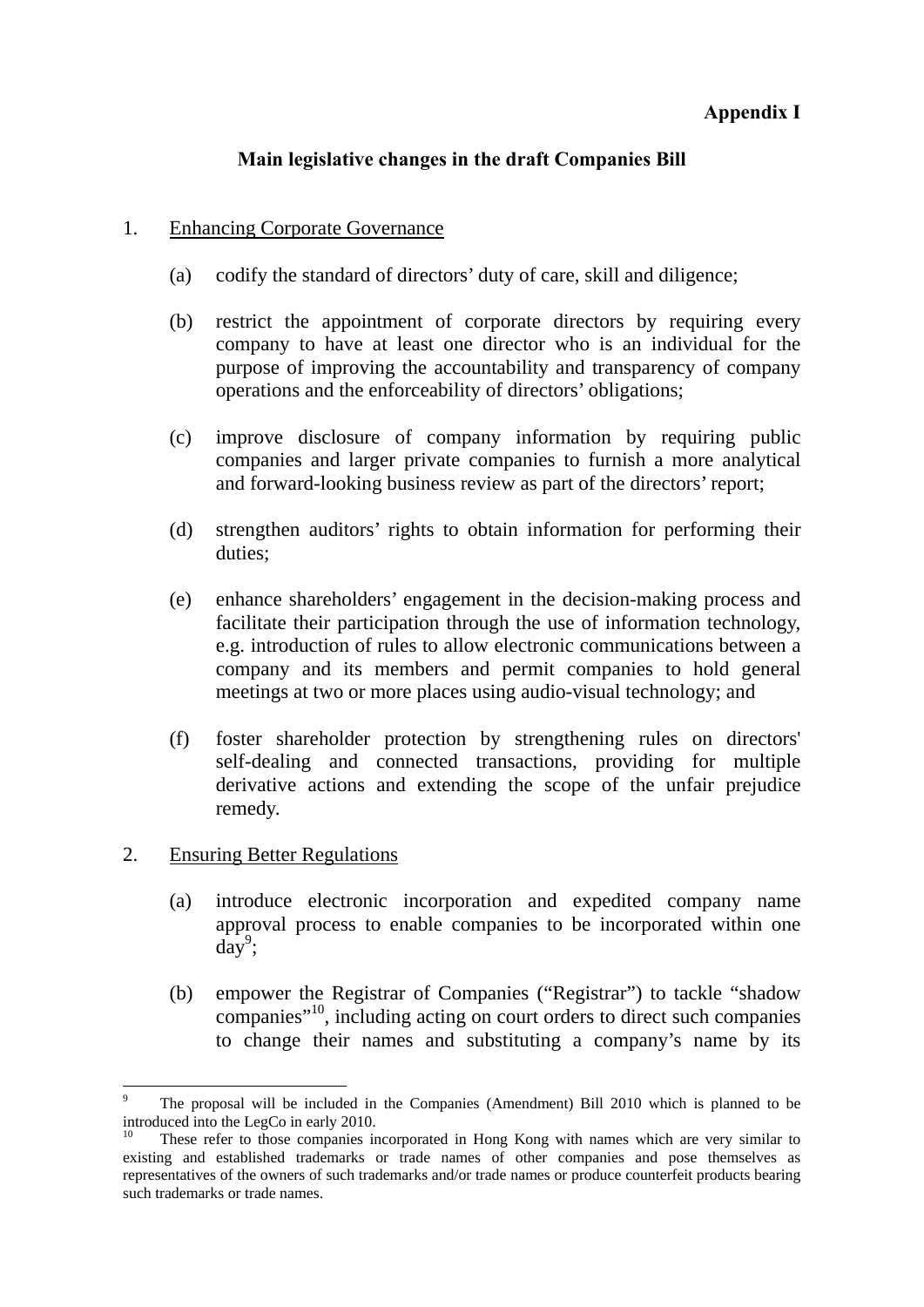registration number if it fails to comply with the direction to change its  $name<sup>11</sup>$ ;

- (c) enhance the Registrar's powers to help ensure that the information on the public register is accurate and up-to-date and to obtain necessary information for enforcement;
- (d) streamline those regulations which are outdated and no longer serve any purpose (e.g. removing the share qualification requirement for directors);
- (e) streamline and update the regime of registration of charges; and
- (f) improve the enforcement regime by updating the provisions on company investigations, offences and penalties.

#### 3. Business Facilitation

- (a) allow small private and guarantee companies to take advantage of simplified accounting and reporting requirements so as to save their compliance and business costs;
- (b) allow companies to dispense with AGMs by unanimous members' consent;
- (c) introduce cheaper and less time-consuming court-free procedures for the reduction of share capital and intra-group amalgamation; and
- (d) streamline the buy-back rules for all companies subject to a solvency test.

#### 4. Modernising the Law

- (a) abolish the par value regime and adopt a mandatory system of no-par for all companies with a share capital;
- (b) remove the requirement for authorised capital;
- (c) enable scripless holding and trading of shares and debentures to tie in with the scripless securities market reform (details of which were included in a separate public consultation exercise launched in late 2009);

 $11$ 11 The proposal will be included in the Companies (Amendment) Bill 2010 which is planned to be introduced into the LegCo in early 2010.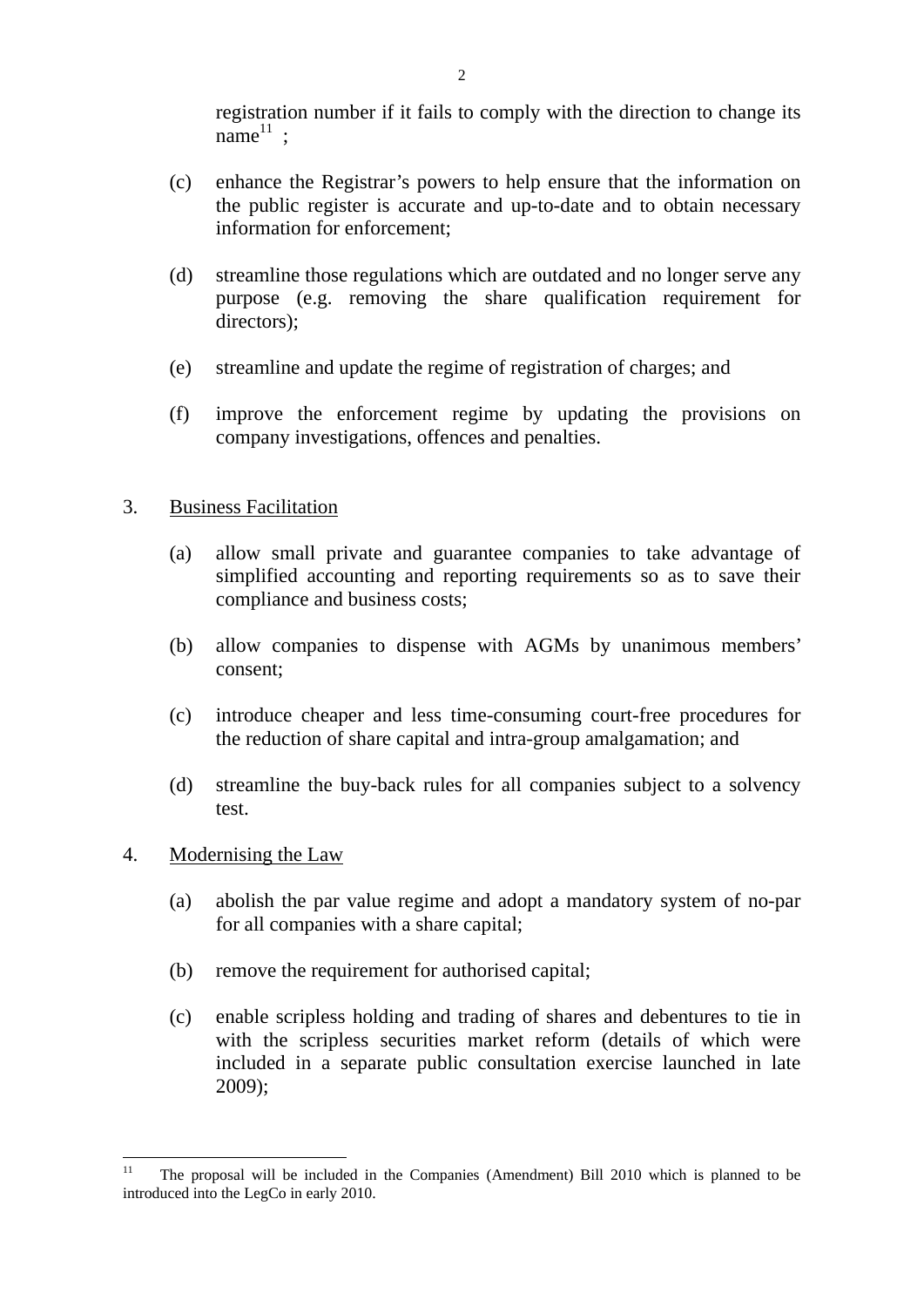- (d) allow electronic communications between a company and its members; and
- (e) modernise the language and re-draft the statutory provisions in a more logical and user-friendly order.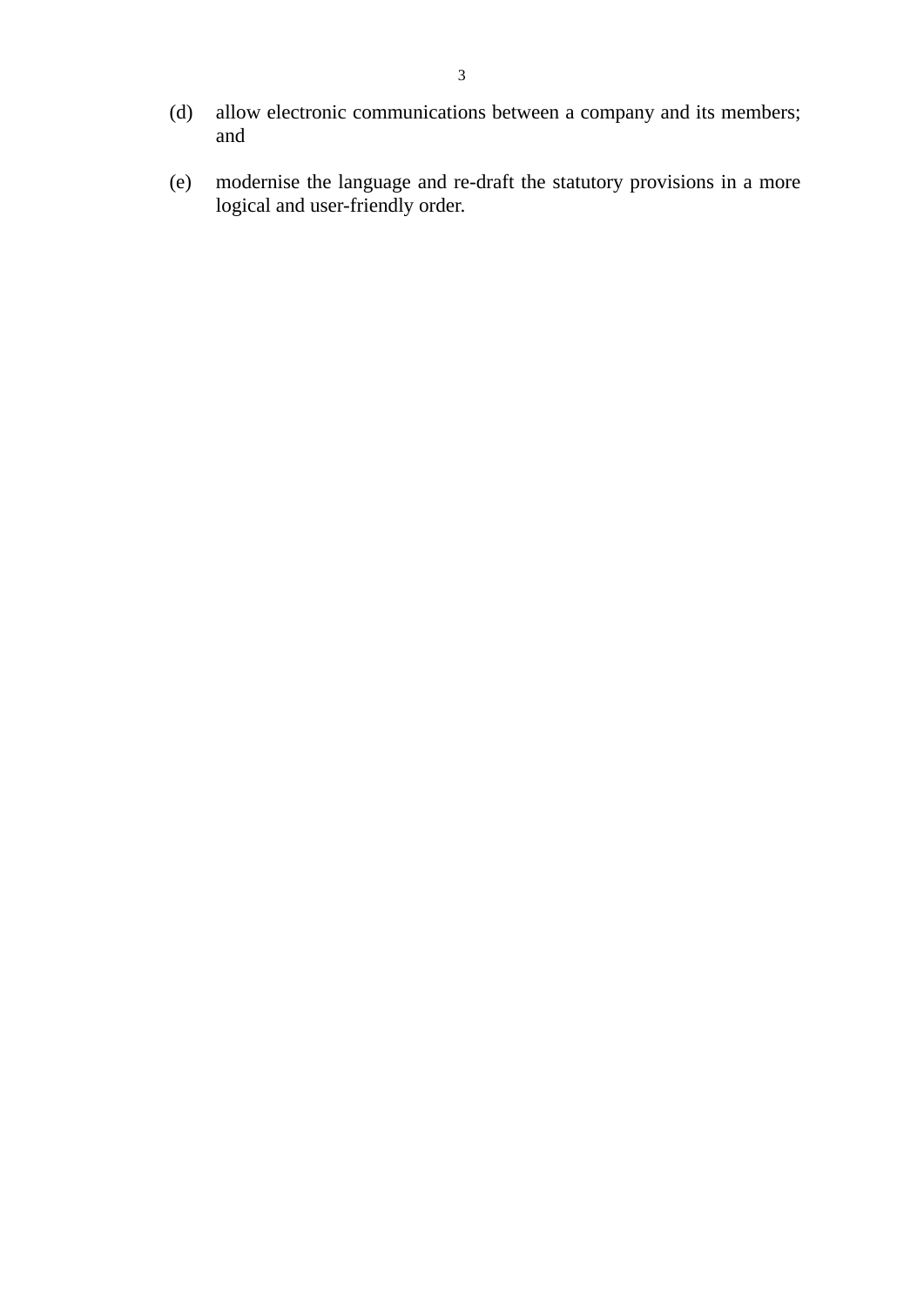**Annex A Appendix II**

# **The progress and timetable of the reviews and consultations**

 **relating to the Companies Ordinance (Cap. 32)** 

| <b>Consultation/Review</b>   | <b>Progress</b>                  | <b>Legislative Timetable</b>       |
|------------------------------|----------------------------------|------------------------------------|
|                              |                                  |                                    |
| 1. Consultation on the draft | As part of the Companies         | The Administration aims to         |
| <b>Companies Bill (CB)</b>   | Ordinance (CO) rewrite exercise, | introduce the CB into LegCo by the |
|                              | a three-month first phase        | end of 2010.                       |
|                              | consultation on the draft CB was |                                    |
|                              | launched on 17 December 2009     |                                    |
|                              | and will end in mid-March 2010.  |                                    |
|                              | The first phase consultation     |                                    |
|                              | covers roughly half of the draft |                                    |
|                              | CB.                              |                                    |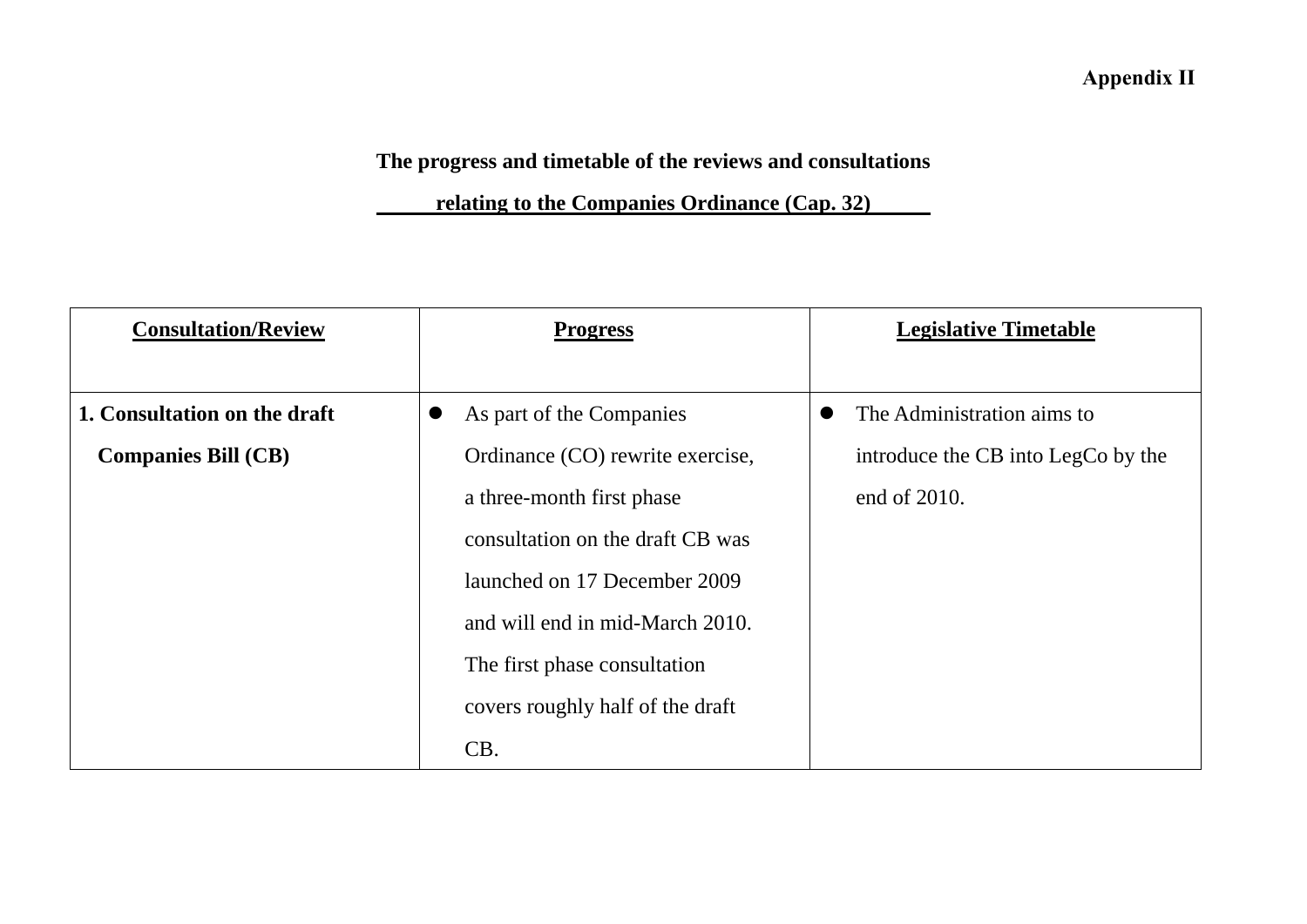| <b>Consultation/Review</b>          | <b>Progress</b>                   | <b>Legislative Timetable</b>               |
|-------------------------------------|-----------------------------------|--------------------------------------------|
|                                     |                                   |                                            |
|                                     | The second phase consultation     |                                            |
|                                     | will be launched in March 2010.   |                                            |
| 2. Consultation Paper on            | Regarding the proposal to         | The Administration intends to<br>$\bullet$ |
| <b>Possible Reforms to the</b>      | transfer the regulation of public | introduce the bill into the                |
| Prospectus Regime in the CO         | offers of structured products in  | Legislative Council within this year,      |
| and the Offers of Investments       | the form of debentures from the   | to amend relevant provisions of the        |
| <b>Regime in the Securities and</b> | CO prospectus regime to the       | CO and SFO to give effect to the           |
| <b>Futures Ordinance (SFO)</b>      | Offers of Investments regime of   | proposal to transfer the regulation        |
|                                     | the SFO, the SFC has conducted    | of public offers of structured             |
|                                     | a two-month consultation, which   | products in the form of debentures         |
|                                     | ended on 31 December 2009.        | from the CO prospectus regime to           |
|                                     | The SFC has received 13           | the Offers of Investments regime of        |
|                                     | submissions from market           | the SFO.                                   |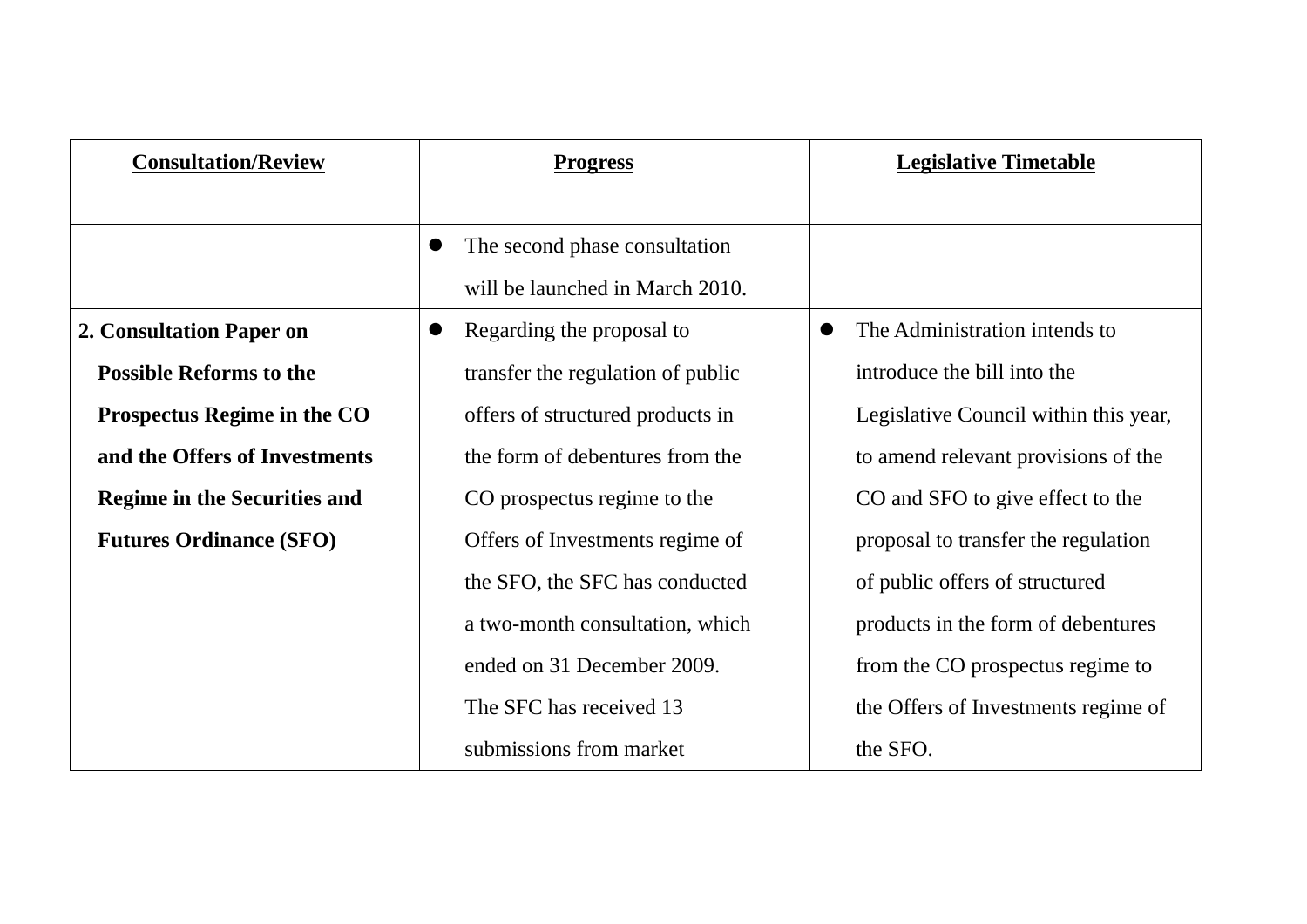| <b>Consultation/Review</b> | <b>Progress</b>               | <b>Legislative Timetable</b> |
|----------------------------|-------------------------------|------------------------------|
|                            |                               |                              |
|                            | participants. In general, the |                              |
|                            | market is supportive of the   |                              |
|                            | proposed transfer, with       |                              |
|                            | comments on certain specific  |                              |
|                            | aspects. The SFC will revise  |                              |
|                            | the proposal as appropriate   |                              |
|                            | having regard to the comments |                              |
|                            | received and submit its       |                              |
|                            | recommendations to the        |                              |
|                            | Administration for            |                              |
|                            | consideration, with a view to |                              |
|                            | publishing the consultation   |                              |
|                            | conclusions in Q2 2010.       |                              |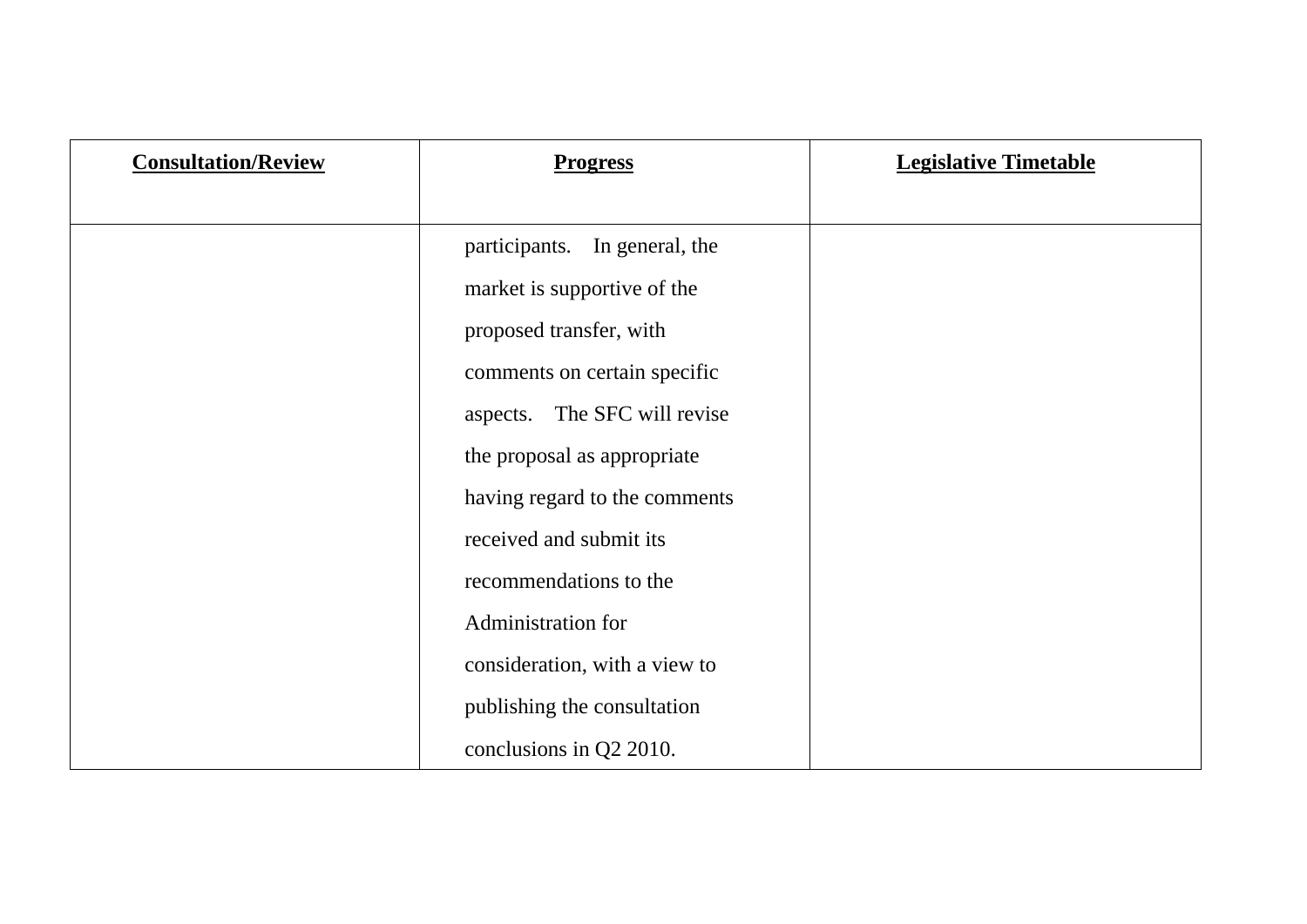| <b>Consultation/Review</b> | <b>Progress</b>                         | <b>Legislative Timetable</b> |
|----------------------------|-----------------------------------------|------------------------------|
|                            |                                         |                              |
|                            |                                         |                              |
|                            | As regards the remaining reform         |                              |
|                            | proposals (including transferring the   |                              |
|                            | whole prospectus regime from the CO     |                              |
|                            | to the SFO; changing the regulatory     |                              |
|                            | focus of the prospectus regime from     |                              |
|                            | the documents containing the offer to   |                              |
|                            | the act of offering; and other measures |                              |
|                            | to modernize the regime), the SFC       |                              |
|                            | aims to issue a consultation paper in   |                              |
|                            | the first half of 2011.                 |                              |
|                            |                                         |                              |
|                            |                                         |                              |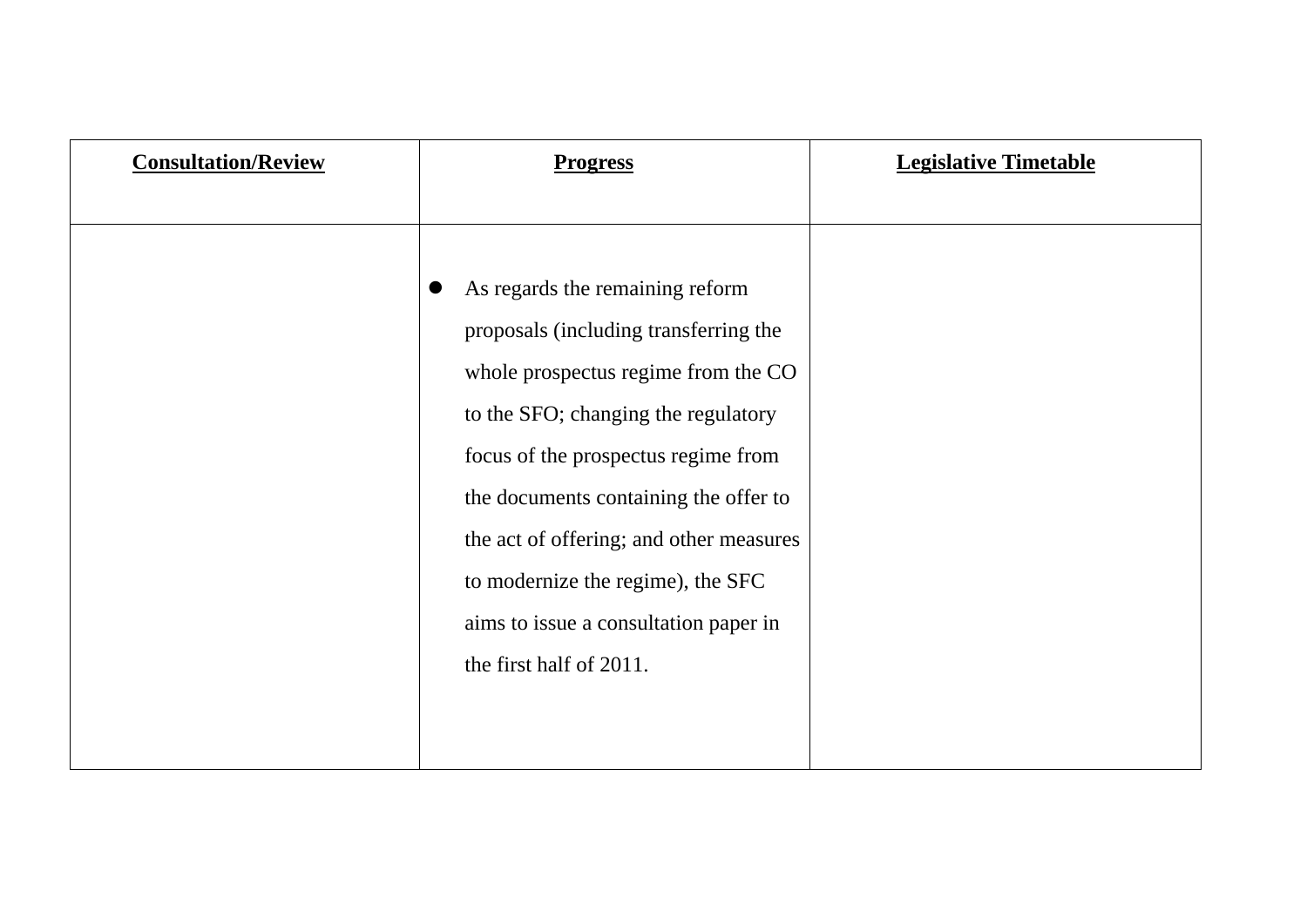| <b>Consultation/Review</b>            | <b>Progress</b>                              | <b>Legislative Timetable</b>            |
|---------------------------------------|----------------------------------------------|-----------------------------------------|
|                                       |                                              |                                         |
| <b>3. Joint Consultation Paper on</b> | The 3-month consultation on the<br>$\bullet$ | As a first step, technical<br>$\bullet$ |
| the Development of a                  | proposed operational model for               | amendments will be introduced to        |
| <b>Scripless Securities Market in</b> | implementing a scripless                     | the CO, as part of the Companies        |
| <b>Hong Kong</b>                      | securities market in Hong Kong               | (Amendment) Bill 2010, to provide       |
|                                       | was launched jointly by the                  | exceptions to limitations arising       |
|                                       | <b>Securities and Futures</b>                | from provisions that compel the use     |
|                                       | Commission, Hong Kong                        | of paper certificates and instruments   |
|                                       | <b>Exchanges and Clearing Limited</b>        | These technical<br>of transfer.         |
|                                       | and the Federation of Share                  | legislative amendments aim to           |
|                                       | Registrars Limited on                        | facilitate the market to focus          |
|                                       | 30.12.2009 until 31.3.2010.                  | discussions on the proposed             |
|                                       |                                              | operational model for implementing      |
|                                       |                                              | a scripless securities market in        |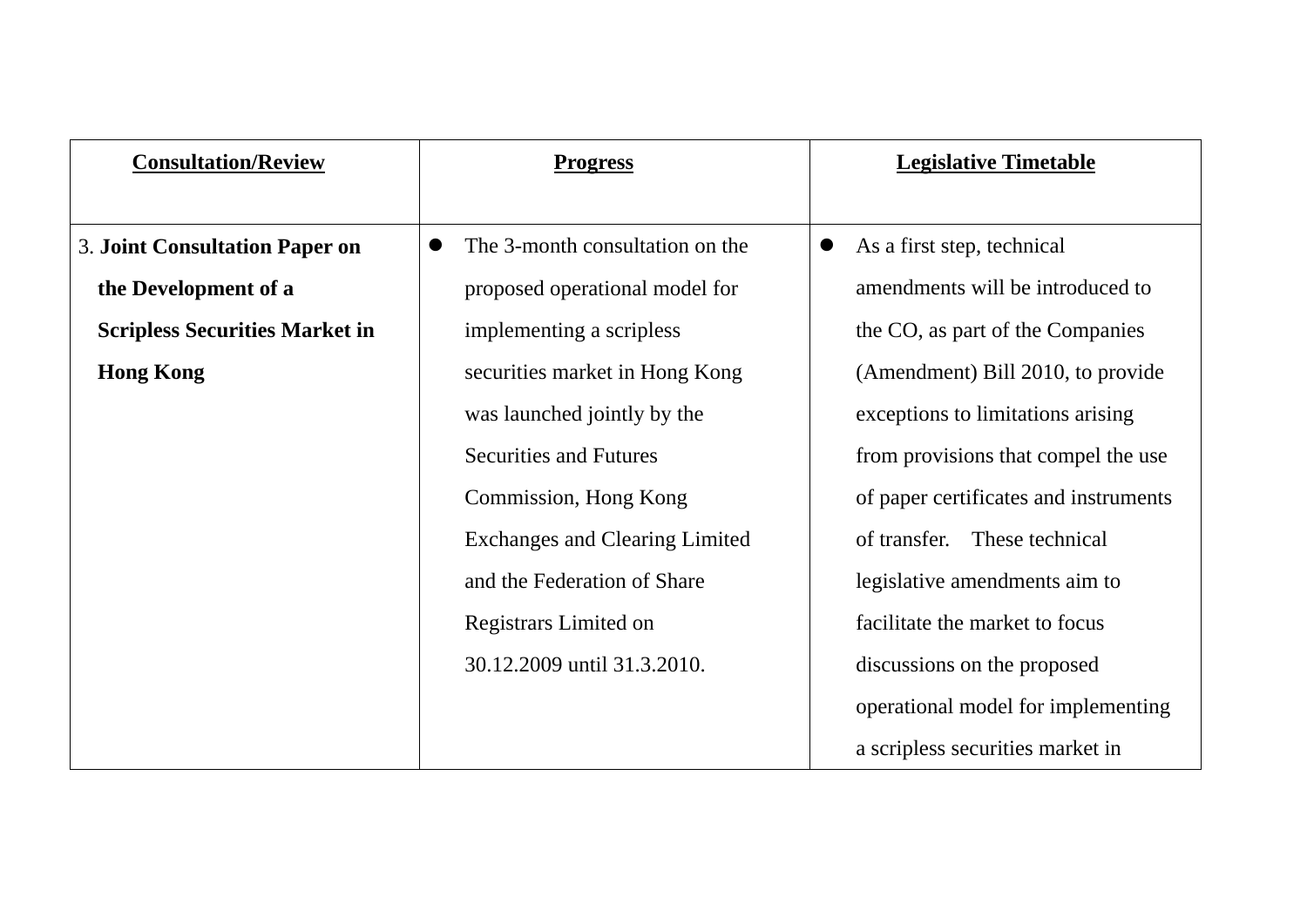| <b>Consultation/Review</b> | <b>Progress</b> | <b>Legislative Timetable</b>         |
|----------------------------|-----------------|--------------------------------------|
|                            |                 |                                      |
|                            |                 | Hong Kong, which is the subject      |
|                            |                 | under consultation at present.       |
|                            |                 | These will also lay the foundation   |
|                            |                 | for implementing a scripless         |
|                            |                 | securities market in Hong Kong.      |
|                            |                 |                                      |
|                            |                 | Further amendments $-$ including to  |
|                            |                 | the SFO and the $CO -$ will be       |
|                            |                 | needed to provide for the regulation |
|                            |                 | of the scripless environment and     |
|                            |                 | those that play a key role in that   |
|                            |                 | environment.<br>These amendments     |
|                            |                 | will need to take into account the   |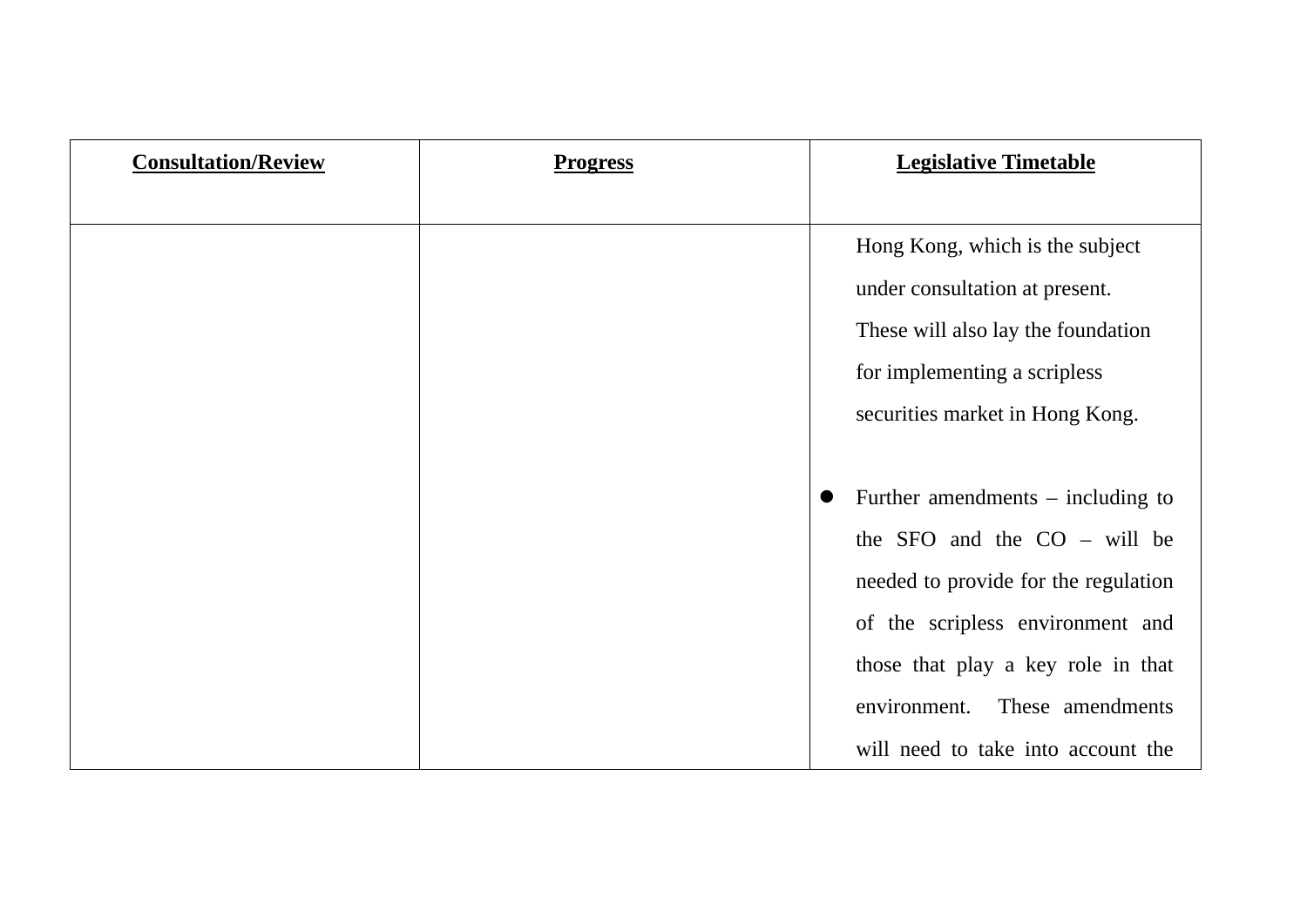| <b>Consultation/Review</b> | <b>Progress</b> | <b>Legislative Timetable</b>                         |
|----------------------------|-----------------|------------------------------------------------------|
|                            |                 | operational model that is eventually<br>agreed upon. |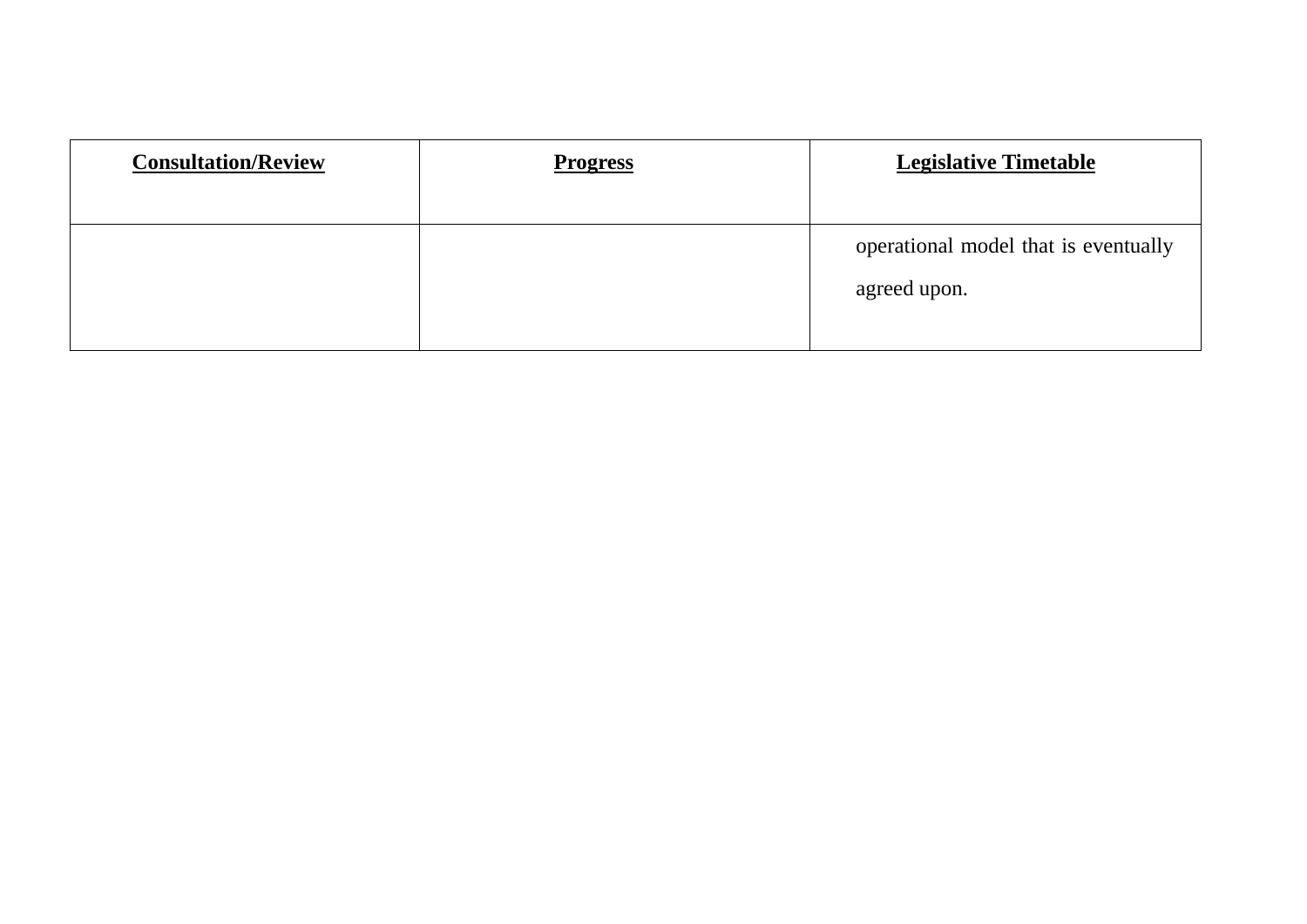#### **Information on the**

# **Implementation of the Headcount Test for Approving a Scheme of Arrangement or Compromise in Australia**

# **Background**

 In Australia, in order to tackle the problem of share splitting by parties opposing a scheme, section 411(4) of the Australia Corporations Act 2001 (ACA) was amended in December 2007 to give the court a discretion to approve a members' scheme if it was approved by a 75 percent majority in value even though approval by a majority in number of those members present and voting at the scheme meeting was not obtained. The reasons for the amendment, as stated in the Explanatory Statement to the Exposure Draft of the Corporations Amendment (Insolvency) Bill 2007, were that:

*"A members' scheme could be defeated by parties opposed to the scheme engaging in 'share splitting', which involves one or more members transferring small parcels of shares to a large number of other persons who are willing to attend the meeting and vote in accordance with the wishes of the transferor. By splitting shares to increase the number of members voting against the scheme, an individual or small group opposed to the scheme may cause the scheme to be defeated. This may occur even though a special majority is achieved in terms of voting rights attaching to share capital, and if the*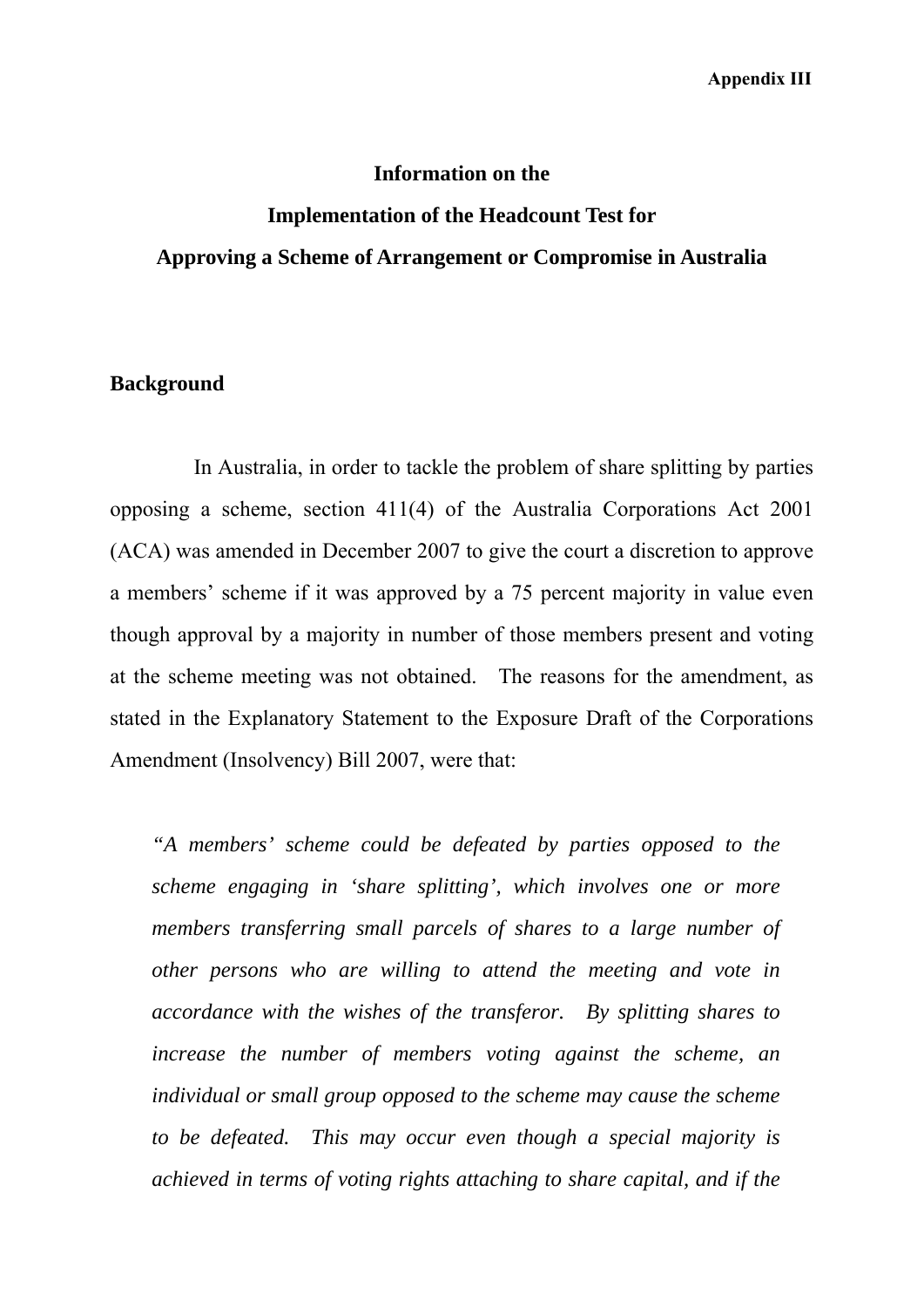*share split had not occurred, the majority of members were in favour of the scheme."*

2. Prior to the amendment, the court's discretion was limited to either approving or rejecting a scheme that had met both the headcount test and the share value test. The amendment retains the headcount test "unless the Court orders otherwise" and thereby gives the court a discretion to dispense with the headcount test or disregard the outcome of the test. The share value test and the court's general discretion to reject or amend a scheme approved by shareholders remain intact. $<sup>1</sup>$  $<sup>1</sup>$  $<sup>1</sup>$ </sup>

3. The ACA does not qualify the discretion given to the court to dispense with the headcount test. However, the Explanatory Memorandum on the amendment indicated that the principal concern is the increase of influence of certain persons under the headcount test by share splitting. The Explanatory Memorandum stated that  $-$ 

*"It is intended that the court would only exercise the discretion to disregard the majority vote under [the headcount test] in circumstances where there is evidence that the result of the vote has been unfairly influenced by activities such as share splitting, however the court's discretion has not been limited to allow for unforeseen extraordinary circumstances."*

1

<span id="page-21-0"></span><sup>1</sup> The amendment to section 411(4)(a)(ii)(A) of the ACA added the words "unless the Court orders otherwise" at the beginning of sub-paragraph (A) so that sub-paragraph (A) reads as follows :-

<sup>&</sup>quot;(A) unless the Court orders otherwise − passed by a majority in number of the members, or members in that class, present and voting (either in person or by proxy)".